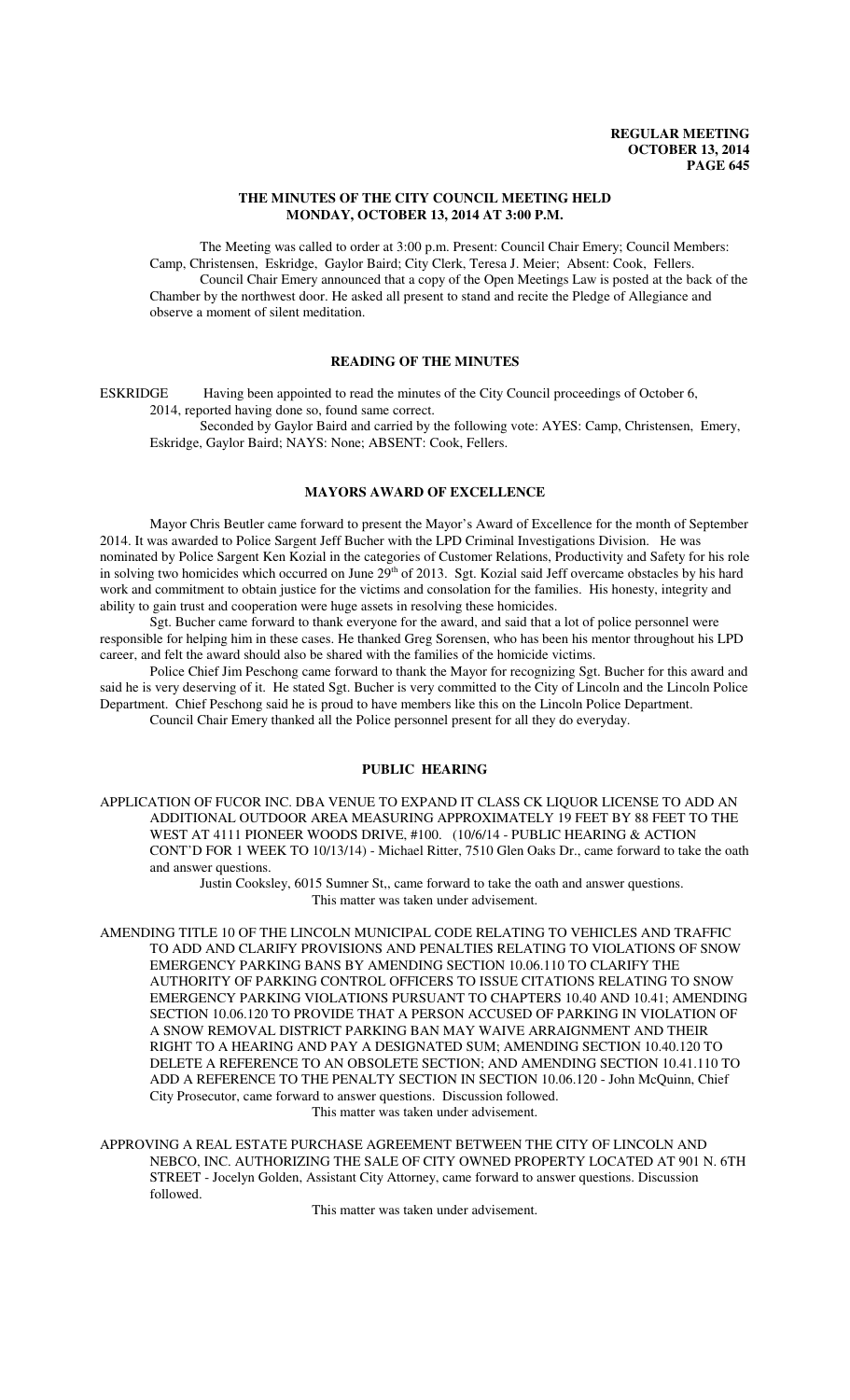APPROVING A REAL ESTATE SALES AGREEMENT BETWEEN THE CITY OF LINCOLN AND NEBCO, INC. DBA WESTERN SAND & GRAVEL AUTHORIZING THE SALE OF APPROXIMATELY 8.46 ACRES OF CITY OWNED PROPERTY GENERALLY LOCATED IN THE LINCOLN WATER SYSTEM WELL FIELDS ADJACENT TO THE SAND AND GRAVEL OPERATION IN SAUNDERS COUNTY - Steve Huggenberger, Assistant City Attorney, came forward to answer questions. Discussion followed

This matter was taken under advisement.

APPROVING AN AGREEMENT BETWEEN THE CITY OF LINCOLN AND LANCASTER COUNTY TO COOPERATE IN VARIOUS ROAD CONSTRUCTION, IMPROVEMENTS AND ROAD MAINTENANCE PROJECTS FOR COUNTY ROADS LOCATED WITHIN THE THREE-MILE ZONING JURISDICTION OF THE CITY OF LINCOLN - Roger Figard, Public Works, came forward to answer questions. Discussion followed.

This matter was taken under advisement.

APPROVING AN INTERLOCAL AGREEMENT BETWEEN THE CITY OF LINCOLN AND LANCASTER COUNTY FOR ANIMAL CONTROL SERVICES PROVIDED BY LINCOLN-LANCASTER COUNTY HEALTH DEPARTMENT ANIMAL CONTROL IN LANCASTER COUNTY AND ESTABLISHING THE PAYMENT OF SERVICES IN THE EVENT OF AN EMERGENCY. Judy Halstead, Director of Lincoln Lancaster County Health Dept., came forward to answer questions on behalf of the Animal Control Division.

This matter was taken under advisement.

# **COUNCIL ACTION**

## **REPORTS OF CITY OFFICERS**

APPROVING A SERVICE CONTRACT BETWEEN THE NEBRASKA DEPARTMENT OF HEALTH AND HUMAN SERVICES, DIVISION OF PUBLIC HEALTH LIFESPAN HEALTH UNIT, WOMEN'S AND MEN'S HEALTH PROGRAMS, AND THE CITY OF LINCOLN ON BEHALF OF THE LINCOLN-LANCASTER COUNTY HEALTH DEPARTMENT REGARDING PREVENTIVE HEALTH SCREENING FOR A TERM OF SEPTEMBER 15, 2014 THROUGH DECEMBER 31, 2015 - CLERK read the following resolution, introduced by Jonathan Cook, who moved its adoption:

A-88575 BE IT RESOLVED by the City Council of the City of Lincoln, Nebraska:

That the Service Agreement between the City of Lincoln, on behalf of the Lincoln-Lancaster County Health Department, and the Nebraska Department of Health and Human Services, Division of Public Health Lifespan Health Unit, Women's and Men's Health Programs regarding preventive health screening for a term of September 15, 2014 through December 31, 2015, in an amount of \$96,500, upon the terms and conditions as set forth in said Agreement, which is attached hereto marked as Attachment "A" and made a part hereof by reference, is hereby accepted and approved and the Mayor is hereby authorized to execute said Agreement on behalf of the City.

The City Clerk is directed to send a copy of this Resolution and one fully executed Agreement to Judy Halstead, Lincoln-Lancaster County Health Department Director for transmittal to Nebraska Health and Human Services.

## Introduced by Jonathan Cook

Seconded by Christensen and carried by the following vote; AYES: Camp, Christensen, Emery, Eskridge, Gaylor Baird; NAYS: None; ABSENT: Cook Fellers.

- CLERK'S LETTER AND MAYOR'S APPROVAL OF RESOLUTIONS AND ORDINANCES PASSED BY THE CITY COUNCIL ON SEPTEMBER 29, 2014 - CLERK presented said report which was placed on file in the Office of the City Clerk. **(27-1)**
- REPORT REGARDING SETTLEMENT AGREEMENT UNDER NEB. REV. STAT. §84-713 (NON-TORT CLAIMS) WITH MARK SULLIVAN - CLERK presented said report which was placed on file in the Office of the City Clerk.

REPORT FROM CITY TREASURER OF CITY CASH ON HAND AT THE CLOSE OF BUSINESS AUGUST 31, 2014 - CLERK presented said report which was placed on file in the Office of the City Clerk. **(5-21)** 

## **PETITIONS & COMMUNICATIONS**

SETTING THE HEARING DATE OF MON., OCT. 27, 2014 AT 5:30 P.M. ON THE APPLICATION OF PRA INC DBA MISTY'S STEAKHOUSE & BREWERY FOR A DELETION TO THEIR SIDEWALK CAFÉ AREA AT 200 N. 11<sup>TH</sup> ST - CLERK read the following resolution, introduced by Carl Eskridge, who moved its adoption: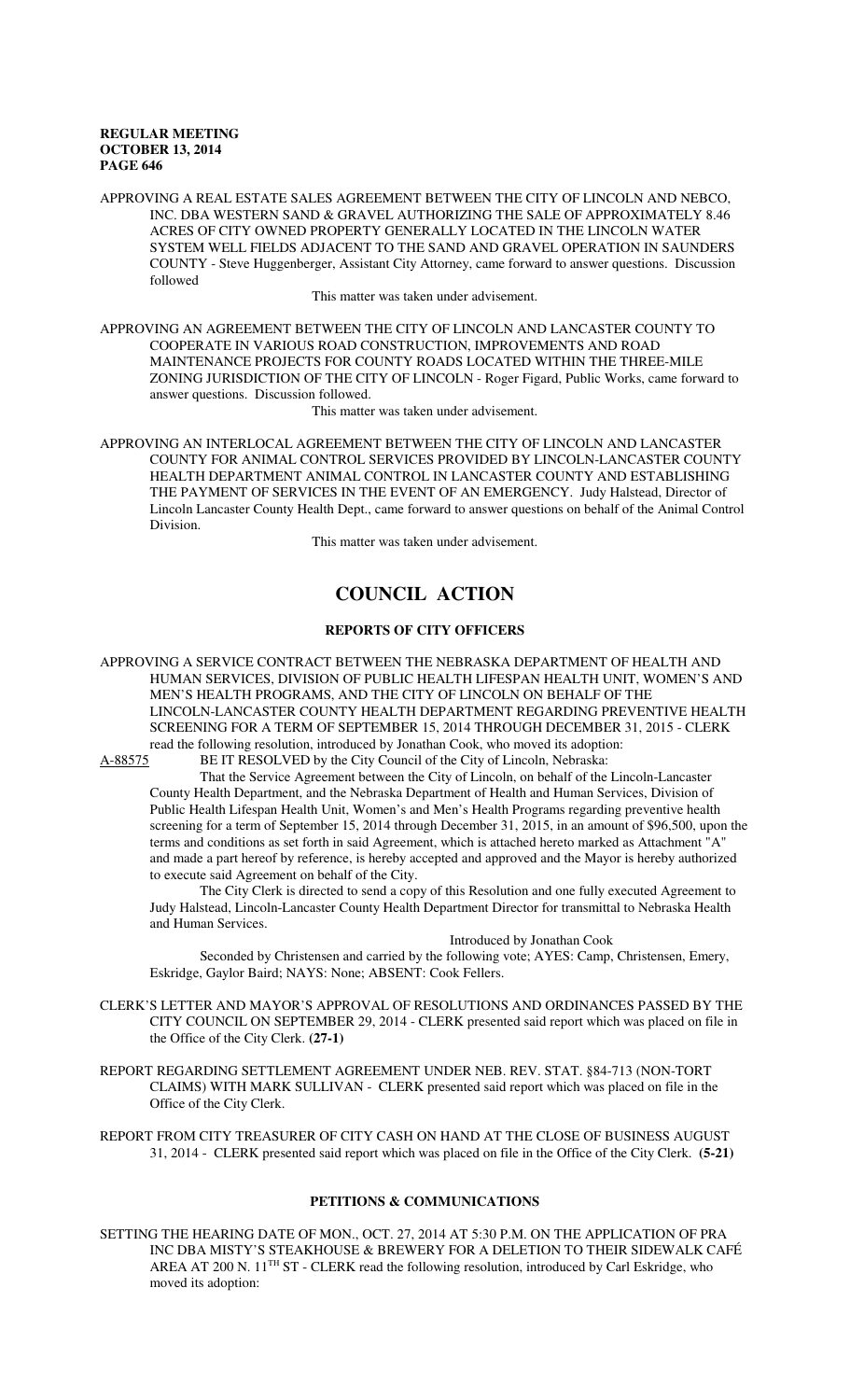A-88576 BE IT RESOLVED by the City Council, of the City of Lincoln, that a hearing date is hereby set for Monday, October 27, 2014, at 5:30 p.m. or as soon thereafter as possible in the City Council Chambers, County-City Building, 555 S. 10th St., Lincoln, NE for the Application of PRA Inc dba Misty's Steakhouse & Brewery for a deletion to their sidewalk café at 200 N.  $11<sup>th</sup>$  Street.

If the Police Dept. is unable to complete the investigation by said time, a new hearing date will be set.

## Introduced by Carl Eskridge

Seconded by Christensen and carried by the following vote; AYES: Camp, Christensen, Emery, Eskridge, Gaylor Baird; NAYS: None; ABSENT: Cook, Fellers.

## SETTING THE HEARING DATE OF MON., OCT. 27, 2014 AT 5:30 P.M. ON THE APPLICATION OF TPG HOLDINGS INC DBA THE HOT MESS FOR AN ADDITION OF AN OUTDOOR AREA MEASURING APPROX. 5' X 14' TO THE EAST AT 408 S. 11<sup>TH</sup> ST - CLERK read the following resolution, introduced by Carl Eskridge, who moved its adoption:

A-88577 BE IT RESOLVED by the City Council, of the City of Lincoln, that a hearing date is hereby set for Monday, October 27, 2014, at 5:30 p.m. or as soon thereafter as possible in the City Council Chambers, County-City Building, 555 S. 10th St., Lincoln, NE for the Application of TPG Holdings Inc dba The Hot Mess for an addition of an outdoor area measuring approx.  $5'$  x 14' to the east at 408 S  $11<sup>th</sup>$  St.

If the Police Dept. is unable to complete the investigation by said time, a new hearing date will be set.

### Introduced by Carl Eskridge

Seconded by Christensen and carried by the following vote; AYES: Camp, Christensen, Emery, Eskridge, Gaylor Baird; NAYS: None; ABSENT: Cook, Fellers.

## REFERRED TO THE PLANNING DEPARTMENT:

Special Permit 2022E, requested by Stone Ledge Village, LLC, to revise the lot layout; to amend the use restrictions in Note 23 to allow the potential for Lot 2 of Pine Lake Heights South 17th Addition to be used for additional parking area; and to adjust commercial square footages, on property legally described as Lots 4 and 5, Pine Lake Heights South 16th Addition, and Lot 2, Pine Lake Heights South 17th Addition, located in the SW 1/4 of Section 19-9-7, Lincoln, Lancaster County, Nebraska, generally located at the northeast corner of South 27th Street and Jamie Lane. The Planning Commission action is final, unless appealed to the City Council.

Text Amendment 14007, requested by Planning Director, amending Title 27 of the Lincoln Municipal Code to (1) correct errors made in previous text amendments and to clarify existing language without changing the intent of the language by amending Section 27.02.200 to clarify the definition of "story" to provide for a more clear understanding of where the first story of a structure begins; amending Section 27.06.160 relating to the Major Entertainment and Event Use Group to provide guidance as to when a venue should be classified as "major event entertainment," e.g. 500 seats or more; amending Section 27.06.170 by amending the Use Group Table to designate Cabinet Shops and Stores as a conditional use in the H-2 zoning district; amending Sections 27.61.040 and 27.61.050 to add "or this Chapter" as a reference to clarify what methods can be used to structurally alter, reconstruct, or restore a nonconforming structure; amending Section 27.67.066 to update parking for H-3 uses to reflect specific uses that were allocated a parking reduction prior to Use Groups approval; amending Section 27.69.030 general provisions for signs to clarify that roof signs are permitted but are regulated under Section 27.69.310, to require a certain spacing between the location of any sign and an abutting residential premises located in a residential district, and to clarify that in all zoning districts, except for the O-1, O-2, and R-T districts, more than one sign per architectural elevation per building is allowed, provided that the total sign area of such wall signs shall not exceed 30% per architectural elevation and no wall sign shall exceed 500 square feet in sign area; amending Section 27.69.240 to clarify that menu boards, although a type of freestanding sign, have their own regulations; amending Section 27.69.290 to clarify that window signs are not counted toward the allocated percentage of wall signage; amending Section 27.69.310 to insert language needed for consistency between this section and Section 27.69.030; amending Section 27.72.180 to provide that a commercial use abutting a residential district does not need to comply with the residential district provisions if the adjacent land in the residential district may be used for a commercial use under a PUD; and (2) to modify appeal procedures to consistently include any council member or mayor among the listed persons who have the right to appeal the applicable order, approval, disapproval, or other decision by amending Sections 27.56.140, 27.57.180, 27.62.150, 27.63.025, 27.64.010, 27.69.030, 27.72.190, and 27.81.021; and repealing Sections 27.02.200, 27.06.160, 27.06.170, 27.56.140, 27.57.180, 27.61.040, 27.61.050, 27.62.150, 27.63.025, 27.64.010, 27.67.066, 27.69.030, 27.69.240, 27.69.290, 27.69.310, 27.72.180, 27.72.190, and 27.81.021 of the Lincoln Municipal Code as hitherto existing.

#### PLACED ON FILE IN THE OFFICE OF THE CITY CLERK:

Administrative Amendment 13079, to Special Permit 14070, Horizon Business Center, approved by the Planning Director on October 1, 2014, requested by Olsson Associates, to increase the floor area on Lot 10 from 21,500 square feet to 26,429 square feet, on property generally located at S. 13<sup>th</sup> St. and Aries Dr. Administrative Amendment 14070, to Final Plat 05042, Fieldstone Center 4th Addition, approved by the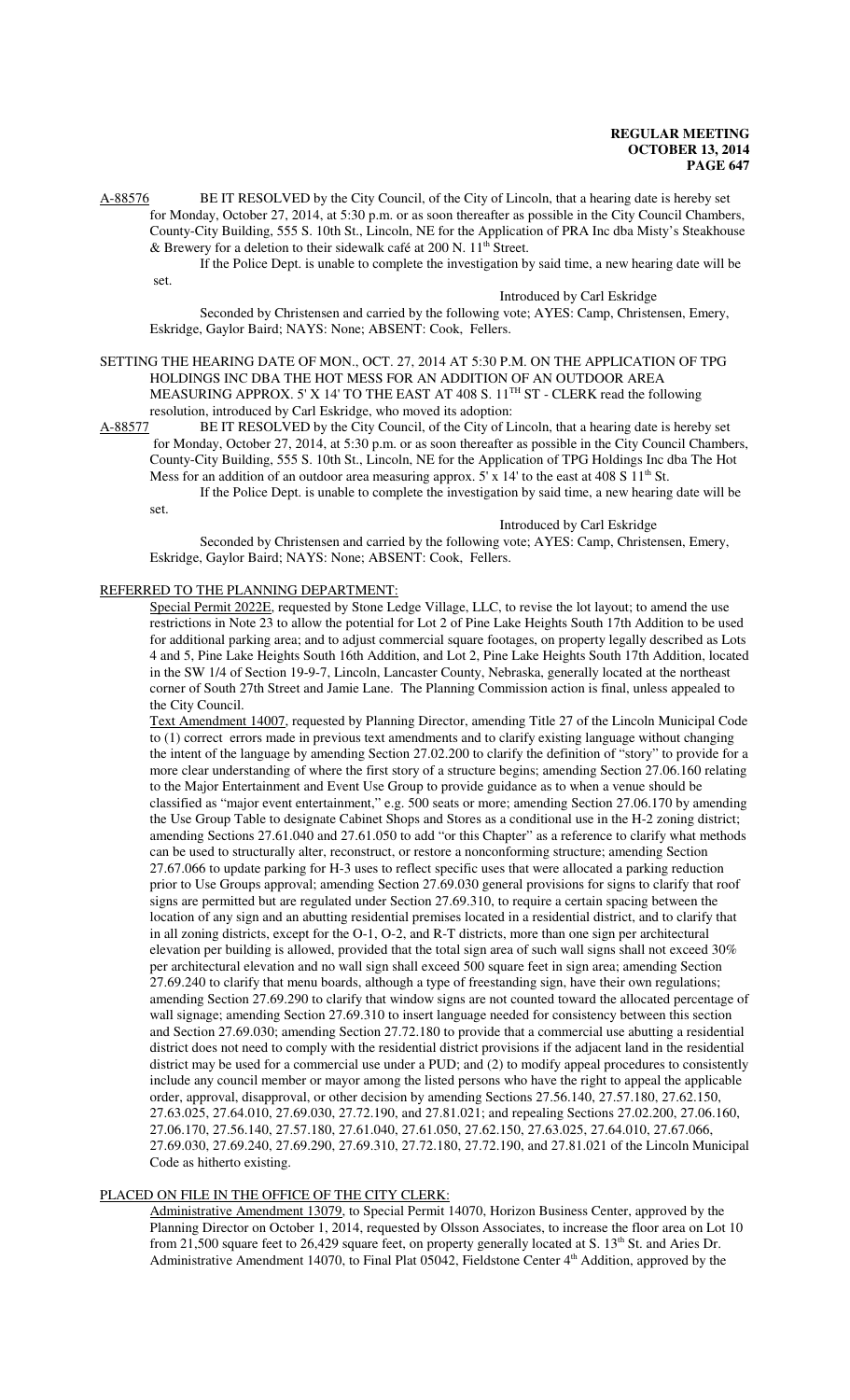Planning Director on October 3, 2014, requested by Jennifer Hurt, to extend the time for two years to install street trees and pedestrian way sidewalk for Fieldstone Center 4<sup>th</sup> Addition, on property generally located at N. 26<sup>th</sup> St. and Old Dairy Rd.

## **LIQUOR RESOLUTIONS**

APPLICATION OF FUCOR INC. DBA VENUE TO EXPAND IT CLASS CK LIQUOR LICENSE TO ADD AN ADDITIONAL OUTDOOR AREA MEASURING APPROXIMATELY 19 FEET BY 88 FEET TO THE WEST AT 4111 PIONEER WOODS DRIVE, #100. (10/6/14 - PUBLIC HEARING & ACTION CONT'D FOR 1 WEEK TO 10/13/14) - CLERK read the following resolution, introduced by Jon Camp, who moved its adoption for approval:

A–88578 That after hearing duly had as required by law, consideration of the facts of this application, the Nebraska Liquor Control Act, and the pertinent city ordinances, the City Council recommends that the application of Fucor Inc. dba Venue to expand its Class CK licensed premises by the addition of an additional outdoor area measuring approximately 19 feet by 88 feet to the west at 4111 Pioneer Woods Drive, Suite 100, Lincoln, Nebraska, be approved with the condition that the premises complies in every respect with all city and state regulations, specifically the Smoking Regulation Act and the Nebraska Clean Indoor Air Act.

Be it further resolved that the City Clerk is directed to transmit a copy of this resolution to the Nebraska Liquor Control Commission.

Introduced by Jon Camp

Seconded by Christensen and carried by the following vote: AYES; Camp, Christensen, Emery, Eskridge, Gaylor Baird; NAYS: None; ABSENT: Cook, Fellers.

## **ORDINANCES - 2ND READING & RELATED RESOLUTIONS (as required)**

- AMENDING TITLE 10 OF THE LINCOLN MUNICIPAL CODE RELATING TO VEHICLES AND TRAFFIC TO ADD AND CLARIFY PROVISIONS AND PENALTIES RELATING TO VIOLATIONS OF SNOW EMERGENCY PARKING BANS BY AMENDING SECTION 10.06.110 TO CLARIFY THE AUTHORITY OF PARKING CONTROL OFFICERS TO ISSUE CITATIONS RELATING TO SNOW EMERGENCY PARKING VIOLATIONS PURSUANT TO CHAPTERS 10.40 AND 10.41; AMENDING SECTION 10.06.120 TO PROVIDE THAT A PERSON ACCUSED OF PARKING IN VIOLATION OF A SNOW REMOVAL DISTRICT PARKING BAN MAY WAIVE ARRAIGNMENT AND THEIR RIGHT TO A HEARING AND PAY A DESIGNATED SUM; AMENDING SECTION 10.40.120 TO DELETE A REFERENCE TO AN OBSOLETE SECTION; AND AMENDING SECTION 10.41.110 TO ADD A REFERENCE TO THE PENALTY SECTION IN SECTION 10.06.120 - CLERK read an ordinance, introduced by Jonathan Cook, amending Title 10 of the Lincoln Municipal Code relating to Vehicles and Traffic to add and clarify provisions and penalties relating to violations of snow emergency parking bans by amending Section 10.06.110 to clarify the authority of Parking Control Officers to issue citations relating to snow emergency parking violations pursuant to Chapters 10.40 and 10.41; amending Section 10.06.120 to provide that a person accused of parking in violation of a snow removal district parking ban may waive arraignment and their right to a hearing and pay a designated sum; amending Section 10.40.120 to delete a reference to an obsolete section; amending Section 10.41.110 to add a reference to the penalty section in Section 10.06.120; and repealing Sections 10.06.110, 10.06.120, 10.40.120, and 10.41.110 of the Lincoln Municipal Code as hitherto existing, the second time.
- APPROVING A REAL ESTATE PURCHASE AGREEMENT BETWEEN THE CITY OF LINCOLN AND NEBCO, INC. AUTHORIZING THE SALE OF CITY OWNED PROPERTY LOCATED AT 901 N. 6TH STREET - CLERK read an ordinance, introduced by Jonathan Cook, approving a Real Estate Purchase Agreement between the City of Lincoln and NEBCO, Inc. authorizing the sale of City owned property described as Lot 2, Block 1, West Haymarket Add., Lincoln, Lancaster County, Nebraska, generally located at 901 N.  $6<sup>th</sup>$  St., the second time.
- APPROVING A REAL ESTATE SALES AGREEMENT BETWEEN THE CITY OF LINCOLN AND NEBCO, INC. DBA WESTERN SAND & GRAVEL AUTHORIZING THE SALE OF APPROXIMATELY 8.46 ACRES OF CITY OWNED PROPERTY GENERALLY LOCATED IN THE LINCOLN WATER SYSTEM WELL FIELDS ADJACENT TO THE SAND AND GRAVEL OPERATION IN SAUNDERS COUNTY - CLERK read an ordinance, introduced by Jonathan Cook, approving a Real Estate Sales Agreement between the City of Lincoln and NEBCO, Inc. dba Western Sand & Gravel Co. authorizing the sale of approximately 8.46 acres of City owned property generally located in the Lincoln Water System well field adjacent to the sand and gravel operation in Saunders County, Nebraska, the second time.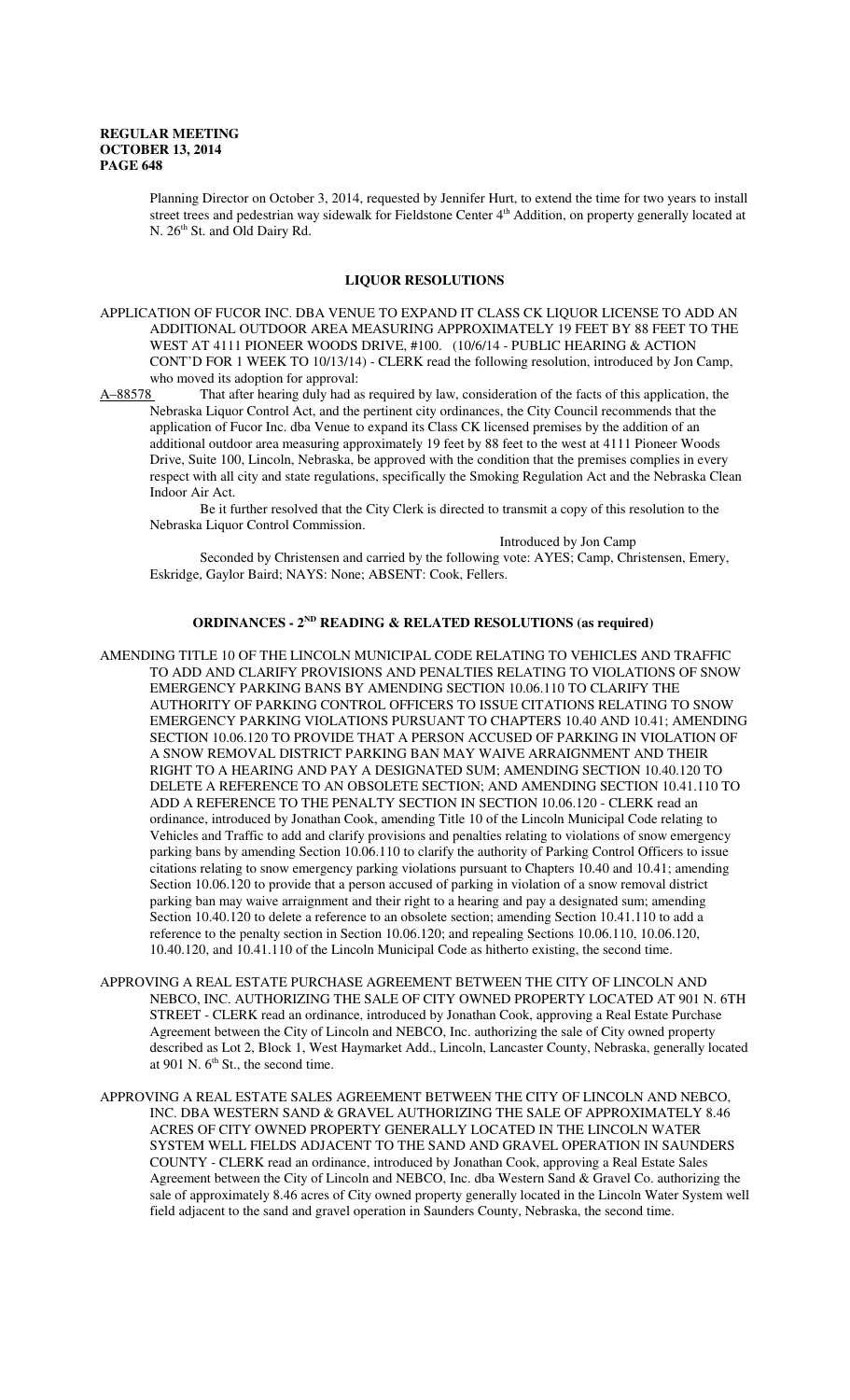## **PUBLIC HEARING - RESOLUTIONS**

APPROVING AN AGREEMENT BETWEEN THE CITY OF LINCOLN AND LANCASTER COUNTY TO COOPERATE IN VARIOUS ROAD CONSTRUCTION, IMPROVEMENTS AND ROAD MAINTENANCE PROJECTS FOR COUNTY ROADS LOCATED WITHIN THE THREE-MILE ZONING JURISDICTION OF THE CITY OF LINCOLN - CLERK read the following resolution, introduced by Jonathan Cook, moved by Roy Christensen, for adoption:

A-88579 BE IT RESOLVED by the City Council of the City of Lincoln, Nebraska:

That the attached Interlocal Agreement between the City of Lincoln and Lancaster County, to cooperate in various road construction, improvement, and road maintenance projects for county roads located within the three mile zoning jurisdiction of the City to best serve local communities and to facilitate phased annexations into the City, upon the terms and conditions set forth in said Agreement, which is attached hereto marked as Attachment "A", is hereby approved and the Mayor is authorized to execute the same on behalf of the City of Lincoln. The City Clerk is directed to forward one fully executed original of said Agreement to Angela Zocholl, Lancaster County Clerk's office, for filing with the County. Introduced by Jonathan Cook

Seconded by Gaylor Baird and carried by the following vote; AYES: Camp, Christensen, Emery, Eskridge, Gaylor Baird; NAYS: None; ABSENT: Cook, Fellers.

ACCEPTING THE REPORT OF NEW AND PENDING CLAIMS AGAINST THE CITY AND APPROVING DISPOSITION OF CLAIMS SET FORTH FOR THE PERIOD OF SEPTEMBER 16-31, 2014 - CLERK read the following resolution, introduced by Jonathan Cook, moved by Roy Christensen, for adoption: A-88580 BE IT RESOLVED by the City Council of the City of Lincoln, Nebraska:

That the claims listed in the attached report, marked as Exhibit "A", dated October 1, 2014, of various new and pending tort claims filed against the City of Lincoln with the Office of the City Attorney or the Office of the City Clerk, as well as claims which have been disposed of, are hereby received as required by Neb. Rev. Stat. § 13-905 (Reissue 1997). The dispositions of claims by the Office of the City Attorney, as shown by the attached report, are hereby approved:

| <b>DENIED CLAIMS</b>        | ALLOWED/SETTLED CLAIMS         |
|-----------------------------|--------------------------------|
| Leslie Troutman $$6,227.55$ | <b>Bert Gaines</b> \$12,000.00 |
|                             | Betty Gaines 22,500.00         |
|                             | Jabar Laramore 18,000.00       |
|                             | Darwin Seeba 6,928.25          |
|                             | Tabitha Gitschel 2,463.35      |

The City Attorney is hereby directed to mail to the various claimants listed herein a copy of this resolution which shows the final disposition of their claim.

Introduced by Jonathan Cook

Seconded by Camp and carried by the following vote; AYES: Camp, Christensen, Emery, Eskridge, Gaylor Baird; NAYS: None; ABSENT: Cook, Fellers.

APPROVING AN INTERLOCAL AGREEMENT BETWEEN THE CITY OF LINCOLN AND LANCASTER COUNTY FOR ANIMAL CONTROL SERVICES PROVIDED BY LINCOLN-LANCASTER COUNTY HEALTH DEPARTMENT ANIMAL CONTROL IN LANCASTER COUNTY AND ESTABLISHING THE PAYMENT OF SERVICES IN THE EVENT OF AN EMERGENCY - CLERK read the following resolution, introduced by Jonathan Cook, moved by Roy Christensen, for adoption:

A-88581 BE IT RESOLVED by the City Council of the City of Lincoln, Nebraska:

That the attached Service Agreement between the City of Lincoln, Nebraska and Lancaster County, Nebraska for Animal Control Services provided by Lincoln-Lancaster County Health Department Animal Control in Lancaster County and establishing the method for payment of services in the event of an emergency outside the corporate limits of the City of Lincoln, upon the terms and conditions set forth in said Service Agreement, which is attached hereto marked as Attachment "A", is hereby approved and the Mayor is authorized to execute the same on behalf of the City of Lincoln. The City Clerk is directed to forward one fully executed copy of said Service Agreement to Angela Zocholl, Lancaster County Clerk's office, for filing with the County.

Introduced by Jonathan Cook

Seconded by Camp and carried by the following vote; AYES: Camp, Christensen, Emery, Eskridge, Gaylor Baird; NAYS: None; ABSENT: Cook, Fellers.

## **ORDINANCES - 3RD READING & RELATED RESOLUTIONS (as required)**

AMENDING SECTION 2.76.365 OF THE LINCOLN MUNICIPAL CODE RELATING TO HOURS OF WORK TO PROVIDE THAT EMPLOYEES WITH A PAY RANGE PREFIXED BY "E" WHO ARE ELIGIBLE TO RETIRE WILL BE REQUIRED TO RETIRE WITHIN ONE YEAR FROM THE DATE THEY ELECT TO REDUCE THEIR HOURS - CLERK read an ordinance, introduced by Roy Christensen,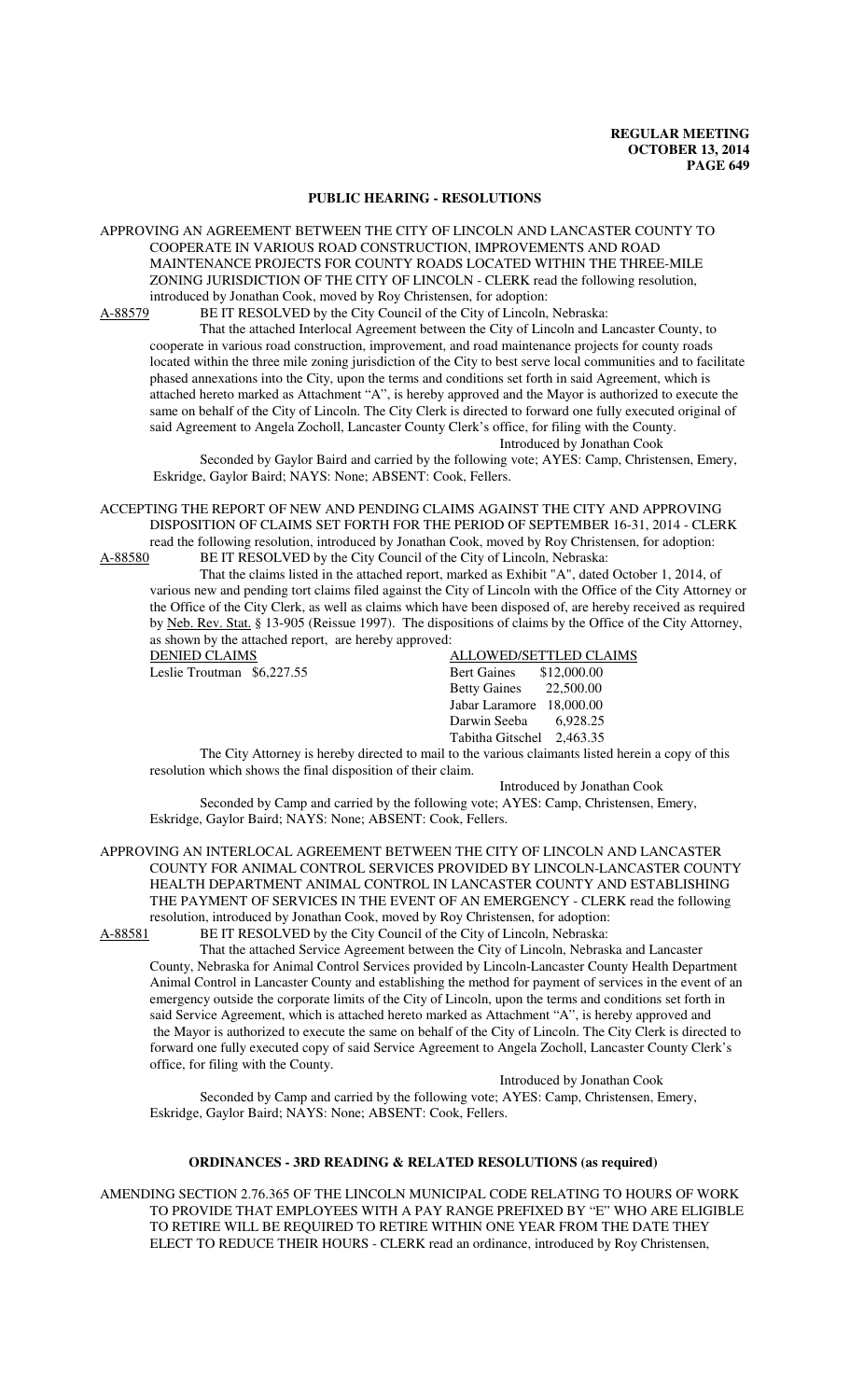amending Section 2.76.365 of the Lincoln Municipal Code relating to Hours of Work to provide that employees with a pay range prefixed by "E" who are eligible to retire will be required to retire within one year from the date they elect to reduce their hours as provided in said section; and repealing Section 2.76.365 as hitherto existing, the third time.

CHRISTENSEN Moved to pass the ordinance as read.

Seconded by Camp and carried by the following vote; AYES: Camp, Christensen, Emery, Eskridge, Gaylor Baird; NAYS: None; ABSENT: Cook, Fellers.

The ordinance, being numbered **#20097**, is recorded in Ordinance Book #28, Page .

AMENDING THE PAY SCHEDULE FOR THE EMPLOYEE GROUP WHOSE CLASSIFICATIONS ARE ASSIGNED TO THE PAY RANGE PREFIXED BY THE LETTER "M" TO CHANGE THE PAY RANGE OF BUILDING & SAFETY MANAGER FROM M03 TO M02 - CLERK read an ordinance, introduced by Roy Christensen, amending Section 1 of Ordinance No. 19908 passed August 12, 2013, relating to the pay schedules of employees whose classifications are assigned to the pay range which is prefixed by the letter "M," by changing the pay range for the job classification "Building & Safety Manager" from M03 to M02, the third time.

CHRISTENSEN Moved to pass the ordinance as read.

Seconded by Camp and carried by the following vote; AYES: Camp, Christensen, Emery, Eskridge, Gaylor Baird; NAYS: None; ABSENT: Cook, Fellers.

The ordinance, being numbered **#20098**, is recorded in Ordinance Book #28, Page .

CHANGE OF ZONE 14025 - APPLICATION OF B&J PARTNERSHIP LTD. FOR A CHANGE OF ZONE TO DESIGNATE THE O'CONNELL/GALBRAITH HOUSE AS AN HISTORIC LANDMARK, ON PROPERTY GENERALLY LOCATED AT S. 9TH ST. AND G ST - CLERK read an ordinance, introduced by Roy Christensen, amending the City of Lincoln Zoning District Map attached to and made a part of Title 27 of the Lincoln Municipal Code by designating certain property as a Landmark, the third time.

CHRISTENSEN Moved to pass the ordinance as read.

Seconded by Camp and carried by the following vote; AYES: Camp, Christensen, Emery, Eskridge, Gaylor Baird; NAYS: None; ABSENT: Cook, Fellers.

The ordinance, being numbered **#20099**, is recorded in Ordinance Book #28, Page .

## **ORDINANCES - 1ST READING & RELATED RESOLUTIONS (as required)**

ANNEXATION 14005 - AMENDING THE LINCOLN CORPORATE LIMITS MAP BY ANNEXING APPROXIMATELY 39 ACRES OF PROPERTY GENERALLY LOCATED AT S.W. 56TH ST. AND W. O ST. (RELATED ITEMS 14-134, 14-135) - CLERK read an ordinance, introduced by Carl Eskridge, annexing and including the below described land as part of the City of Lincoln, Nebraska and amending the Corporate Limits Map attached to and made a part of Ordinance No. 18208, to reflect the extension of the corporate limits boundary of the City of Lincoln, Nebraska established and shown thereon, the first time.

CHANGE OF ZONE 14026 - APPLICATION OF R & D DEVELOPMENT FOR A CHANGE OF ZONE FROM AG AGRICULTURAL DISTRICT TO I-1 INDUSTRIAL DISTRICT AND H-3 HIGHWAY COMMERCIAL DISTRICT ON PROPERTY GENERALLY LOCATED AT S.W. 56TH ST. AND W. O ST. (RELATED ITEMS 14-134, 14-135) - CLERK read an ordinance, introduced by Carl Eskridge, amending the Lincoln Zoning District Maps adopted reference and made a part of Title 27 of the Lincoln Municipal Code, by changing the boundaries of the districts established and shown thereon, the first time.

## **RESOLUTIONS - 1ST READING**

APPROVING ECKK INC. DBA KELLI'S PUB AS A KENO SATELLITE SITE AT 1318 N. 66TH STREET.

MISC. 14002 - APPROVING THE FIRST AMENDMENT TO PROTECTIVE COVENANTS FOR LOTS 1, 6, 7, 8, 9, 10, 11, AND 12, BLOCK 4, EASTMONT SECOND ADDITION TO ALLOW MODIFICATIONS TO SETBACKS, PARKING REQUIREMENTS, BUILDING FLOOR AREA, LANDSCAPE SCREENING, AND RELOCATION OF THE SIDEWALKS ON PROPERTY GENERALLY LOCATED AT 6201 O STREET.

## **OPEN MICROPHONE**

Jane Svoboda, no address given, came forward with comments on various items. This matter was taken under advisement.